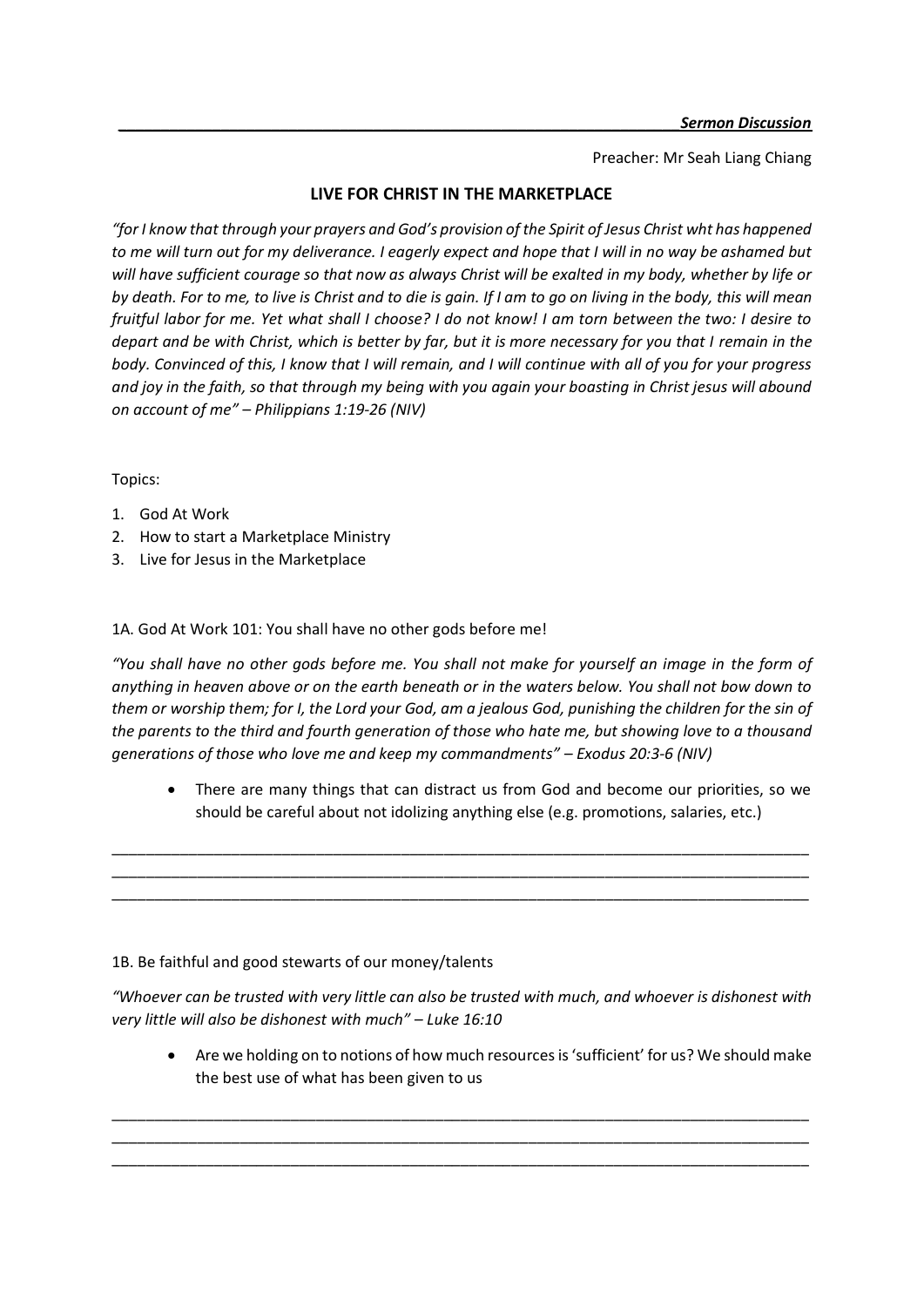1C. Be the salt and light in the workplace

*"You are the salt of the earth. But if the salt loses its saltiness, how can it be made salty again? It is no longer good for anything, except to be thrown out and trampled underfoot. You are the light of the world. A town built on a hill cannot be hidden. Neither do people light a lamp and put it under a bowl. Instead they put it on its stand, and it gives light to everyone in the house. In the same way, let your light shine before others, that they may see your good deeds and glorify your Father in heaven" – Matthew 5:13-16 (NIV)*

\_\_\_\_\_\_\_\_\_\_\_\_\_\_\_\_\_\_\_\_\_\_\_\_\_\_\_\_\_\_\_\_\_\_\_\_\_\_\_\_\_\_\_\_\_\_\_\_\_\_\_\_\_\_\_\_\_\_\_\_\_\_\_\_\_\_\_\_\_\_\_\_\_\_\_\_\_\_\_\_\_\_ \_\_\_\_\_\_\_\_\_\_\_\_\_\_\_\_\_\_\_\_\_\_\_\_\_\_\_\_\_\_\_\_\_\_\_\_\_\_\_\_\_\_\_\_\_\_\_\_\_\_\_\_\_\_\_\_\_\_\_\_\_\_\_\_\_\_\_\_\_\_\_\_\_\_\_\_\_\_\_\_\_\_ \_\_\_\_\_\_\_\_\_\_\_\_\_\_\_\_\_\_\_\_\_\_\_\_\_\_\_\_\_\_\_\_\_\_\_\_\_\_\_\_\_\_\_\_\_\_\_\_\_\_\_\_\_\_\_\_\_\_\_\_\_\_\_\_\_\_\_\_\_\_\_\_\_\_\_\_\_\_\_\_\_\_

• You can be placed where you are by God to influence your colleagues/policies/work in a way that serves God's purposes and follows Kingdom values

## 2A. Start a ministry out of your love for Jesus

*"As the Father has loved me, so have I loved you. Now remain in my love. If you keep my commands, you will remain in my love, just as I have kept my Father's commands and remain in his love." – John 15:9-10 (NIV)*

\_\_\_\_\_\_\_\_\_\_\_\_\_\_\_\_\_\_\_\_\_\_\_\_\_\_\_\_\_\_\_\_\_\_\_\_\_\_\_\_\_\_\_\_\_\_\_\_\_\_\_\_\_\_\_\_\_\_\_\_\_\_\_\_\_\_\_\_\_\_\_\_\_\_\_\_\_\_\_\_\_\_ \_\_\_\_\_\_\_\_\_\_\_\_\_\_\_\_\_\_\_\_\_\_\_\_\_\_\_\_\_\_\_\_\_\_\_\_\_\_\_\_\_\_\_\_\_\_\_\_\_\_\_\_\_\_\_\_\_\_\_\_\_\_\_\_\_\_\_\_\_\_\_\_\_\_\_\_\_\_\_\_\_\_ \_\_\_\_\_\_\_\_\_\_\_\_\_\_\_\_\_\_\_\_\_\_\_\_\_\_\_\_\_\_\_\_\_\_\_\_\_\_\_\_\_\_\_\_\_\_\_\_\_\_\_\_\_\_\_\_\_\_\_\_\_\_\_\_\_\_\_\_\_\_\_\_\_\_\_\_\_\_\_\_\_\_

• We have to faithfully do what God calls us to do – what reasons have we given to say no to invitations to join/lead/start a ministry?

2B. Have faith, doubt your doubts, and set a faith target!

*"Trust in the Lord with all your heart and lean not on your own understanding; in all your ways submit to him, and he will make your paths straight." – Proverbs 3:5-6 (NIV)* 

\_\_\_\_\_\_\_\_\_\_\_\_\_\_\_\_\_\_\_\_\_\_\_\_\_\_\_\_\_\_\_\_\_\_\_\_\_\_\_\_\_\_\_\_\_\_\_\_\_\_\_\_\_\_\_\_\_\_\_\_\_\_\_\_\_\_\_\_\_\_\_\_\_\_\_\_\_\_\_\_\_\_ \_\_\_\_\_\_\_\_\_\_\_\_\_\_\_\_\_\_\_\_\_\_\_\_\_\_\_\_\_\_\_\_\_\_\_\_\_\_\_\_\_\_\_\_\_\_\_\_\_\_\_\_\_\_\_\_\_\_\_\_\_\_\_\_\_\_\_\_\_\_\_\_\_\_\_\_\_\_\_\_\_\_ \_\_\_\_\_\_\_\_\_\_\_\_\_\_\_\_\_\_\_\_\_\_\_\_\_\_\_\_\_\_\_\_\_\_\_\_\_\_\_\_\_\_\_\_\_\_\_\_\_\_\_\_\_\_\_\_\_\_\_\_\_\_\_\_\_\_\_\_\_\_\_\_\_\_\_\_\_\_\_\_\_\_

• Even if your faith is as small as a mustard seed, trust that God will do great things and set high 'faith targets'

## 2C. The true meaning of Service

*"And whoever wants to be first must be slave of all. For even the Son of Man did not come to be served, but to serve, and to give his life as a ransom for many." – Mark 10:44-45 (NIV)*

• Surrender your heart of superiority & arrogance, and remember who you are serving – God's people (whom you have to love to serve)